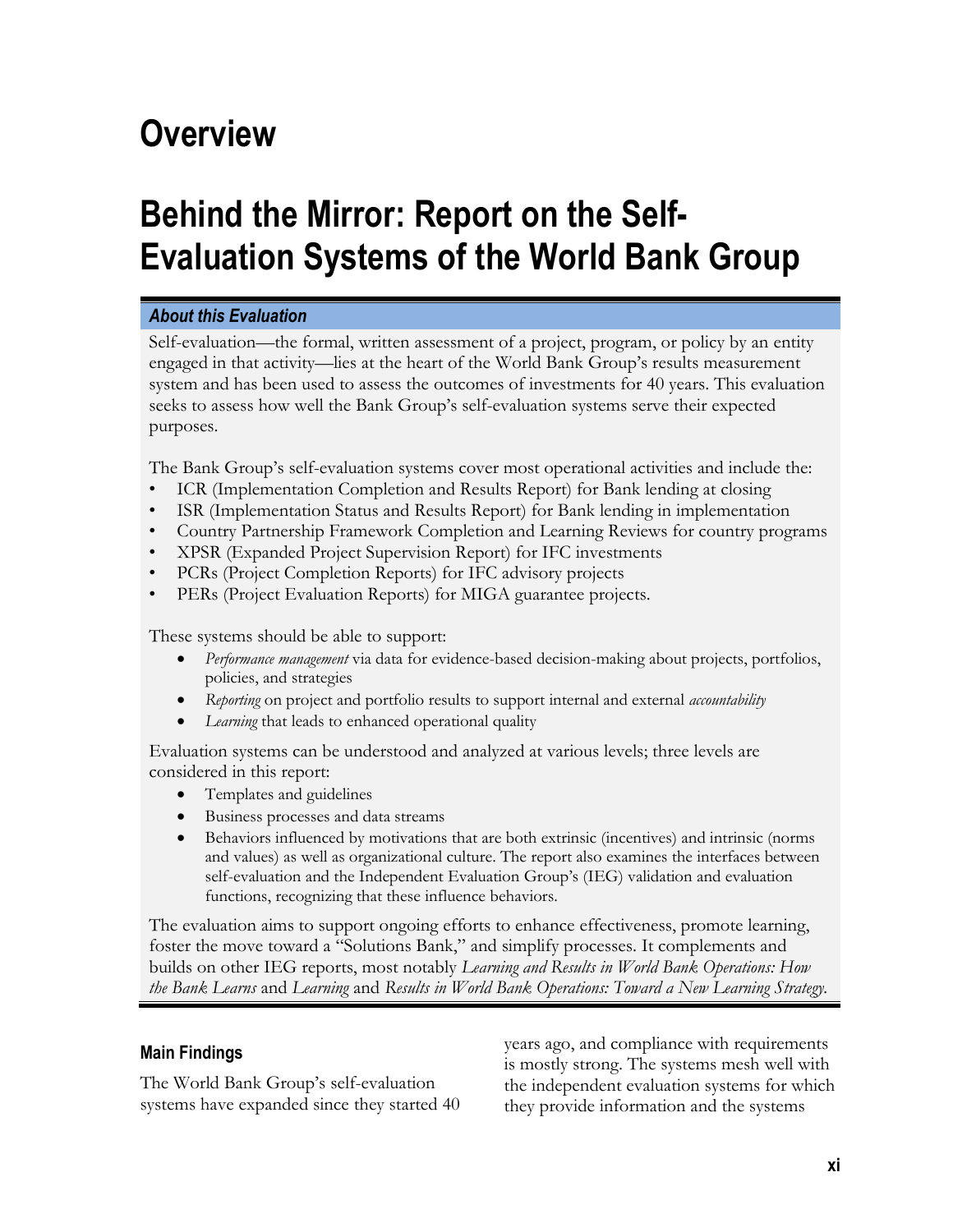## **OVERVIEW**

have been emulated and adapted by other development agencies.

However, the self-evaluation systems primarily focus on results reporting and accountability needs and do not provide the information necessary to help the Bank Group transform into a "Solutions Bank" or develop learning to enhance performance as emphasized in its 2013 strategy. Information generated through the systems is not regularly mined for knowledge and learning except by IEG, and its use for project and portfolio performance management can be improved. The systems produce corporate results measures but need to produce value to staff and line management and to the primary beneficiaries of the "Solutions Bank"—client governments, implementing agencies, firms, and beneficiaries and citizens.

#### **Performance Management through Self-Evaluation**

Bank management has put processes in place to monitor and manage operational quality and portfolio performance using a comprehensive system of cascading indicators, some of which draw on information from Implementation Status and Results Reports (ISRs) and Implementation Completion and Results Reports (ICRs). The information produced by this system is used in regular processes for performance management. Thus, management has access to, and makes use of, data that can track performance, identify problem areas, and foster corrective action.

The Bank's performance management system, built around the ISR, serves its purpose but can be used better. When the ISR works as intended, warning flags are raised at the right time, and teams and managers act on these flags, problem projects can be turned around and deliver results. Yet ISR ratings and indicators derived from them are not always precise because of weak project monitoring

and optimistic reporting. The ISR would be more effective for early warning if team leaders had incentives to proactively acknowledge issues and raise risk flags. Better early warning needs to be combined with timely action. Many mid-term reviews occur late, as does remedial action to address identified problems because Bank and client procedures complicate and delay restructuring of Bank projects. The Bank may want to move toward more adaptive project management in which course corrections occur as frequently as needed, informed by relevant and timely monitoring data.

#### **Evaluation Scope and Evidence Base**

The report covers self-evaluation of World Bank operations (investments, policy-based support, knowledge and advisory services, impact evaluations, trust funds, and partnerships); International Finance Corporation (IFC) investment and advisory services; country programs; and, very selectively, Multilateral Investment Guarantee Agency (MIGA) guarantees.

The evaluation relies on diverse data sources and methodological approaches geared to assess complex systems. Data collection and analyses aimed to generate perspectives on the architecture and history of the systems, review specific constituent parts, and analyze behaviors, motivations, and incentives.

The team conducted semi-structured interviews with 110 Bank Group managers and staff, and 14 interviews with staff in partner agencies. Focus group discussions and game-enabled workshops also provided data for the evaluation. A number of background studies, including quantitative and content analyses of project performance data, a review of academic and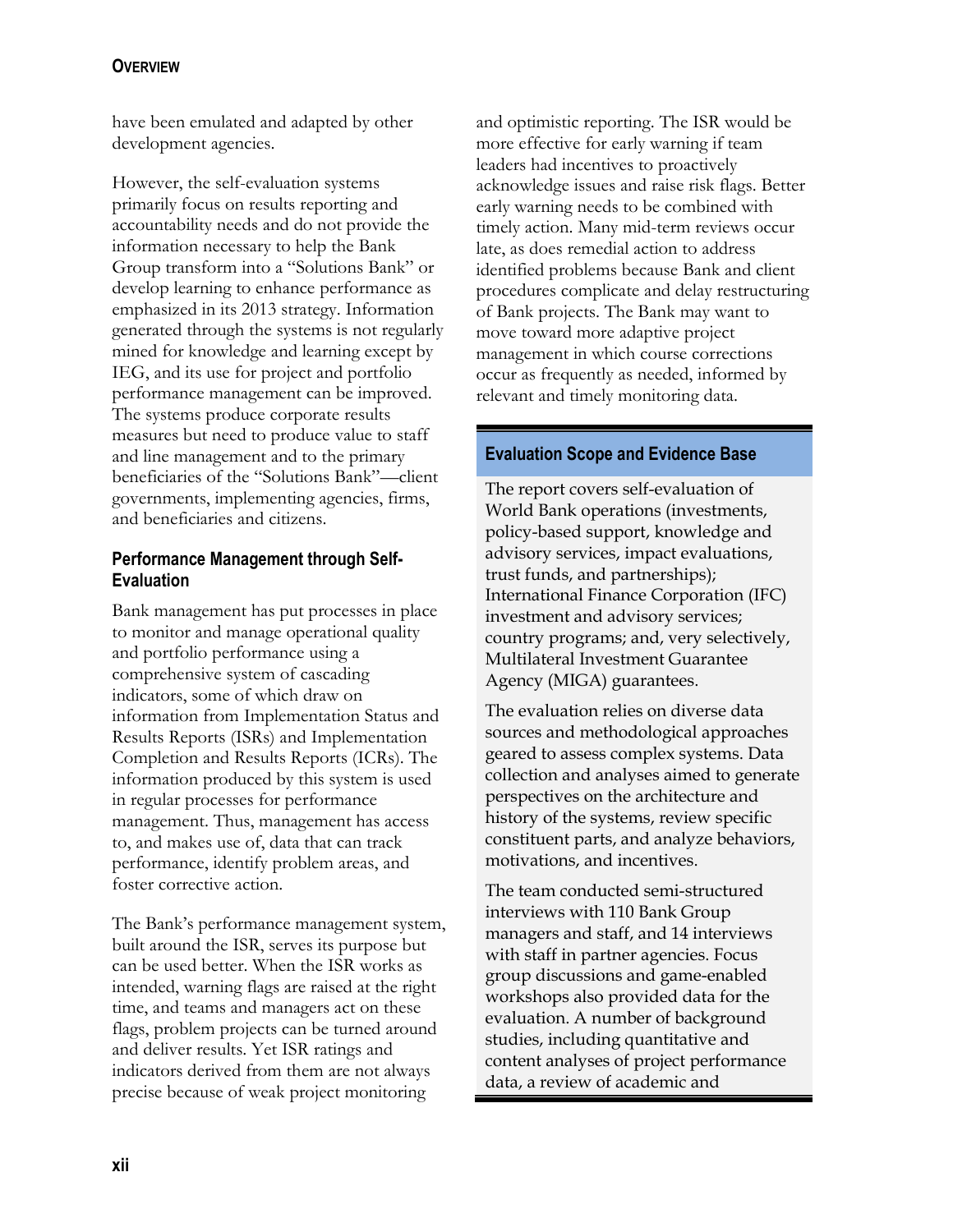evaluation literature, and institutional benchmarking, formed the backbone of the analysis.

The incentives in the Bank and IFC need to shift so as to reward teams for good M&E and identification and fixing of problems rather than pressuring teams on rates of disconnect and other quantitatively tracked indicators.

## **Verifying Results and Promoting Accountability**

Thanks to self-evaluation frameworks and data, the Bank Group is able to produce holistic and high-level corporate results reporting to the Board and externally that are easy to compare across time, contexts, and sectors. The design and operation of the systems adhere to relevant good practice standards, coverage is comprehensive, and many evaluation experts consider the Bank Group's systems to be as good as or better than those in comparable organizations.

Shortcomings remain in the project M&E systems that generate results evidence despite various initiatives to strengthen M&E and results orientation. For example, inadequate evidence on results is a factor in 70 percent of all downgrades, implying that, for some projects, weak M&E affects the degree to which ratings are an accurate measure of results.

Self-evaluation frameworks direct attention to impacts on citizens, but their implementation often results in mechanical tracking of citizen "participation" and gender "flags" but not of broader social outcomes and beneficiaries' voices.

IFC has sought to reform and reduce the scope of its results measurement and selfevaluation. Some stakeholders perceived a risk of erosion of the accountability function under the proposed reforms and arbitrating

between different positions proved difficult in the absence of a policy or other guiding principles. There has been only limited progress toward systems that better meet learning and business needs yet maintain a credible level of accountability and the tone at the top of the institution has not been supportive of self-evaluation.

## **Learning from Self-Evaluation**

Having all operational units write substantive end-of-project reports is a noteworthy accomplishment that not many other organizations afford themselves, opening a vast potential for individual and organizational learning. In practice, however, knowledge from the Bank Group systems is rarely valued or used and there is little effort to extract and synthesize evidence and lessons or to inform operations. Staff are more likely to rely on tacit knowledge than on written information from the self-evaluation systems. There is some individual learning but few benefits of this learning accrue beyond the authors and, hence, the potential of the systems for organizational learning is unfulfilled.

Learning has taken a backseat to accountability. The systems' focus on accountability drives the shape, scope, timing, and content of reporting and limit the usefulness of the exercise for learning. If the self-evaluation systems had been set up to primarily serve learning, they would have been more forward-looking (how can we do better?), more selective (which projects offer the greatest learning opportunities?), more programmatic (are there synergies across activities and countries?), attuned to unintended positive and negative consequences, and more often done in realtime.

Support and guidance on writing and learning lessons is missing. Lessons are recorded but rarely used and too often of low quality: many of them are too generic, not sufficiently based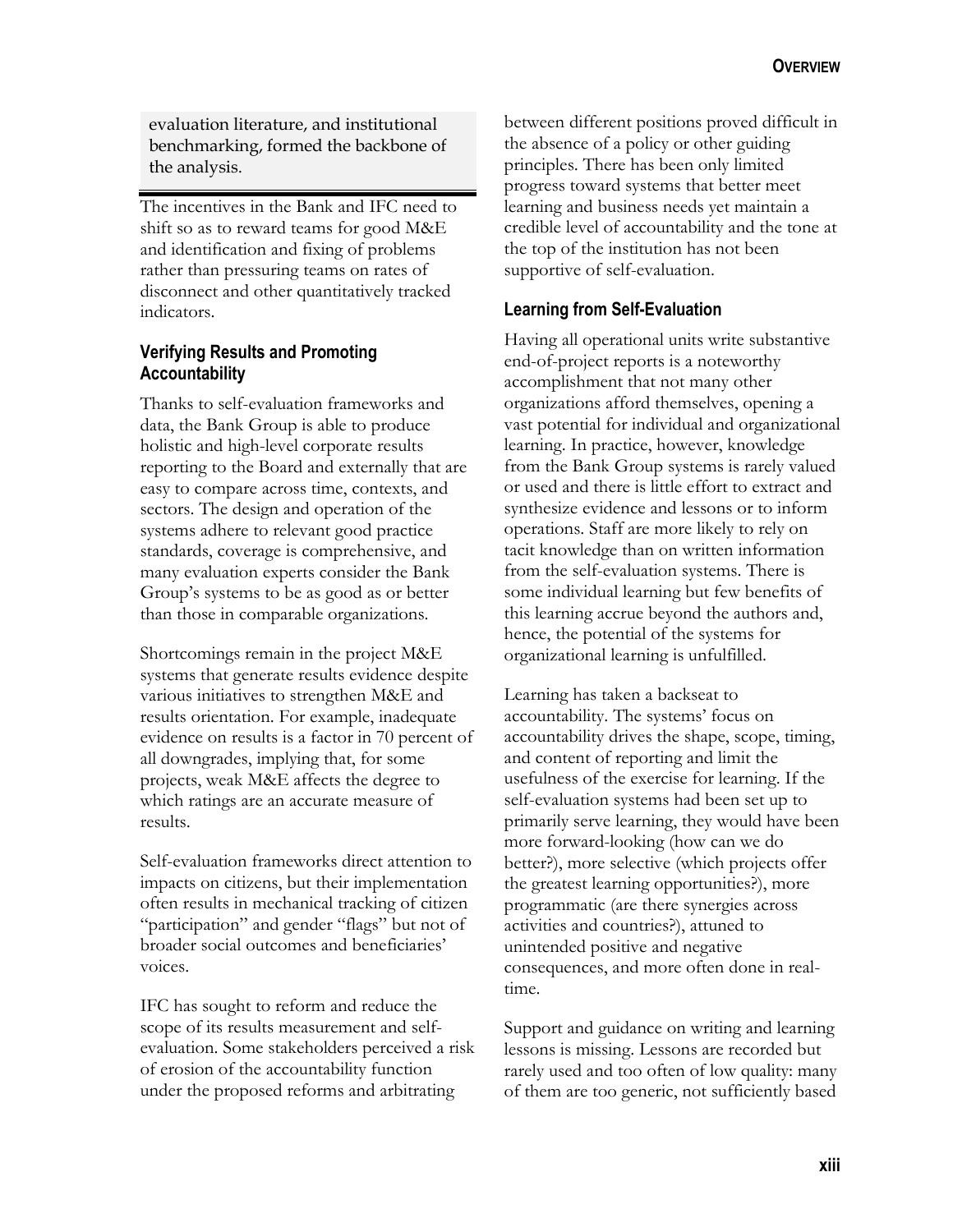## **OVERVIEW**

in evidence, fail to recommend what specifically should be done differently in the future, or fail to address critical internal organizational issues. In the Bank Group's face-to-face culture, dialogue formats would likely help staff explore key findings and lessons and spur more learning.

Parts of the system not focused on corporate reporting, such as impact evaluations and other voluntary self-evaluations, are more valued by respondents. Impact evaluations are optional, seen as technically credible, invest in monitoring, are undertaken when there is a specific interest in learning, and regarded as a valuable tool to increase development effectiveness. Thus, when conditions are right, the World Bank Group has strong demand for evaluative learning and a robust ability to supply it.

## **Unleashing the Potential of Self-Evaluation**

The main reasons for the observed shortcomings lie in incentives and behaviors rather than templates and processes. Incentives created inside and outside systems, including through ratings and validation processes, are not conducive to conducting high-quality self-evaluation and most staff do not view the self-evaluation systems as a source of timely, credible, and comprehensive information. Staff engage with the systems with a compliance mindset where candor and thoughtful analysis of drivers of results and failures suffer.

The external panel review of IEG, which also reflected on larger systems beyond IEG's control, concluded "the current overall system and processes are broken…. Learning is not prioritized, accountability is mechanical and does not support necessary learning or continuous improvement…. Improving the self-evaluation system is key for the success of [Bank Group's] new strategy and for strengthening the basis for IEG's validation and review..." IEG has worked collaboratively

with management in designing and operating the systems and must therefore share in the responsibility for the state of affairs.

This evaluation identifies three broad causes of misaligned incentives for writing and using self-evaluations: excessive focus on ratings, attention to volume that overshadows attention to results, and low perceived value of the knowledge created. The evaluation proposes five recommendations to address these issues.

## **First Loop: Excessive Focus on Ratings**

The planned reform of the ICR process, template, and guidelines is an opportunity to correct the incentives and signals surrounding self-evaluation, building on the heightened attention that management has started to pay to results frameworks. Staff perceive that the prevailing interpretation of the IEG/OPSC harmonized objectives-based approach to rating and validating ICRs limits the appetite for innovation and causes inflexibility for project management. Adaptability can be promoted through increased flexibility in project design that minimizes the need to amend legal agreements as well as through simplified Bank and client restructuring procedures. There is a need to promote more constructive interactions between IEG and operational departments over project validations without losing sight of IEG's accountability function. Something that would help with this would be a mechanism to flag up when unsuccessful outcomes are caused by major shocks outside the control of the Bank such as, for example, disasters, conflict, or economic crises. The harmonized ICR rating and validation guidelines give insufficient attention to beneficiaries' views and to unintended positive and negative consequences.

**Recommendation 1: Reform the ICR system and its validation to make it more compatible with innovation and course**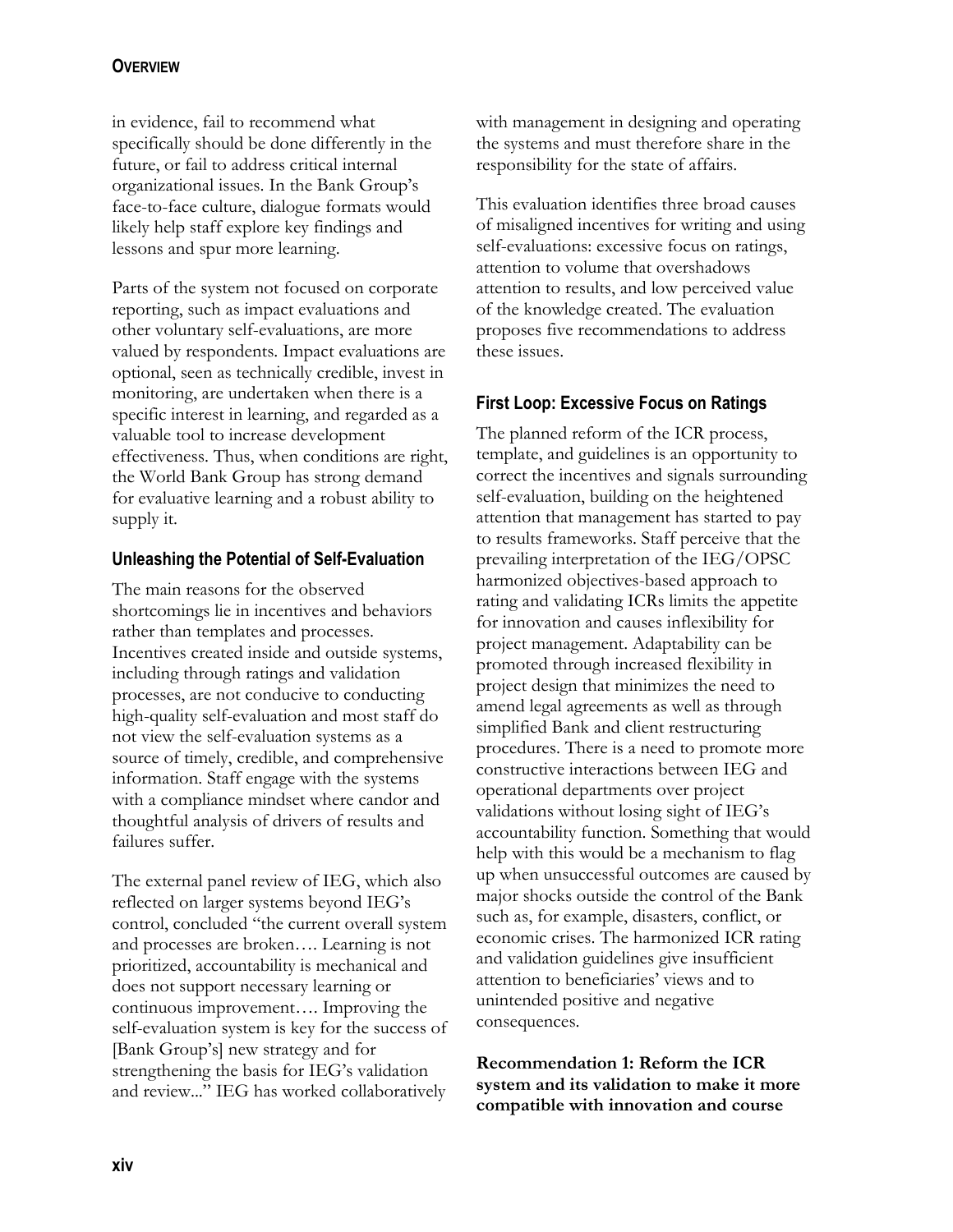**corrections**. As the report explains, project teams should be able to change course faster and more often. The ICR system should better account for unintended positive and negative outcomes, beneficiaries' perspectives, and unforeseeable shocks in how results are measured and projects are rated (applies to the World Bank and to IEG's role in validation).

Measuring and rating project outcomes at closing against objectives stated at design years earlier has become a source of tension and perceived rigidity, given that the quality assurance of results frameworks at the time of project design is insufficient and that the options of restructuring and adaptive project management have not taken root.

**Recommendation 2: Help staff understand that project objectives pertaining to innovating, piloting, and testing are feasible and that projects with such objectives are rated appropriately, provided the project development objective and indicators are set in the right way** (applies to World Bank and IFC with implications for IEG).

#### **Second Loop: Attention to Volume Sometimes Overshadows Results**

Demand from the Bank Group Board and management for knowledge and evidence to enhance development effectiveness has not been matched by a corporate learning culture. Managerial signals emphasize business volume more than they do results, performance, and good self-evaluation; tensions over ratings and disconnects distract from learning; and there is room to more consistently infuse existing learning, strategic, and planning processes with evaluative evidence. The Board has a role also to reinforce these signals.

**Recommendation 3: Strengthen rewards and leadership signals at all levels of the**  **organization to reinforce the importance of self-evaluation.** For example, this can be done by promoting use of the knowledge generated from self-evaluations by teams, practices, and senior management, and by balancing the current excessive focus on outcome ratings and disconnects with more deliberative use of monitoring and selfevaluation information by teams and managers (applies to World Bank and IFC).

Identification of problems and solutions could be strengthened by having more reliable monitoring data and using that data more consistently in safe space deliberative meetings aimed at identifying and discussing problems. The M&E systems that generate the underlying evidence for results have longstanding shortcomings, despite various initiatives to strengthen M&E and results orientation. Strengthening M&E is especially important for projects with new or innovative designs and will also require building client M&E capacity in collaboration with partners.

**Recommendation 4: Formulate a more systematic approach to improving M&E quality.** As the report explains, this would entail building staff and clients' M&E capacity, demonstrating to clients the value of M&E, and provisioning of specialized M&E skills at key moments of the project cycle for targeted projects (applies to the World Bank and IFC).

#### **Third Loop: The Perceived Value of Knowledge from Self-evaluation is Low**

Corporate requirements specify the scope, timing, and content of self-evaluations in a way that supports reporting more than it does learning. For example, most self-evaluations continue to be project-specific, with similar approach and depth, regardless of the learning potential. Mandatory and voluntary selfevaluations are not used strategically to meet knowledge gaps and approaches to using